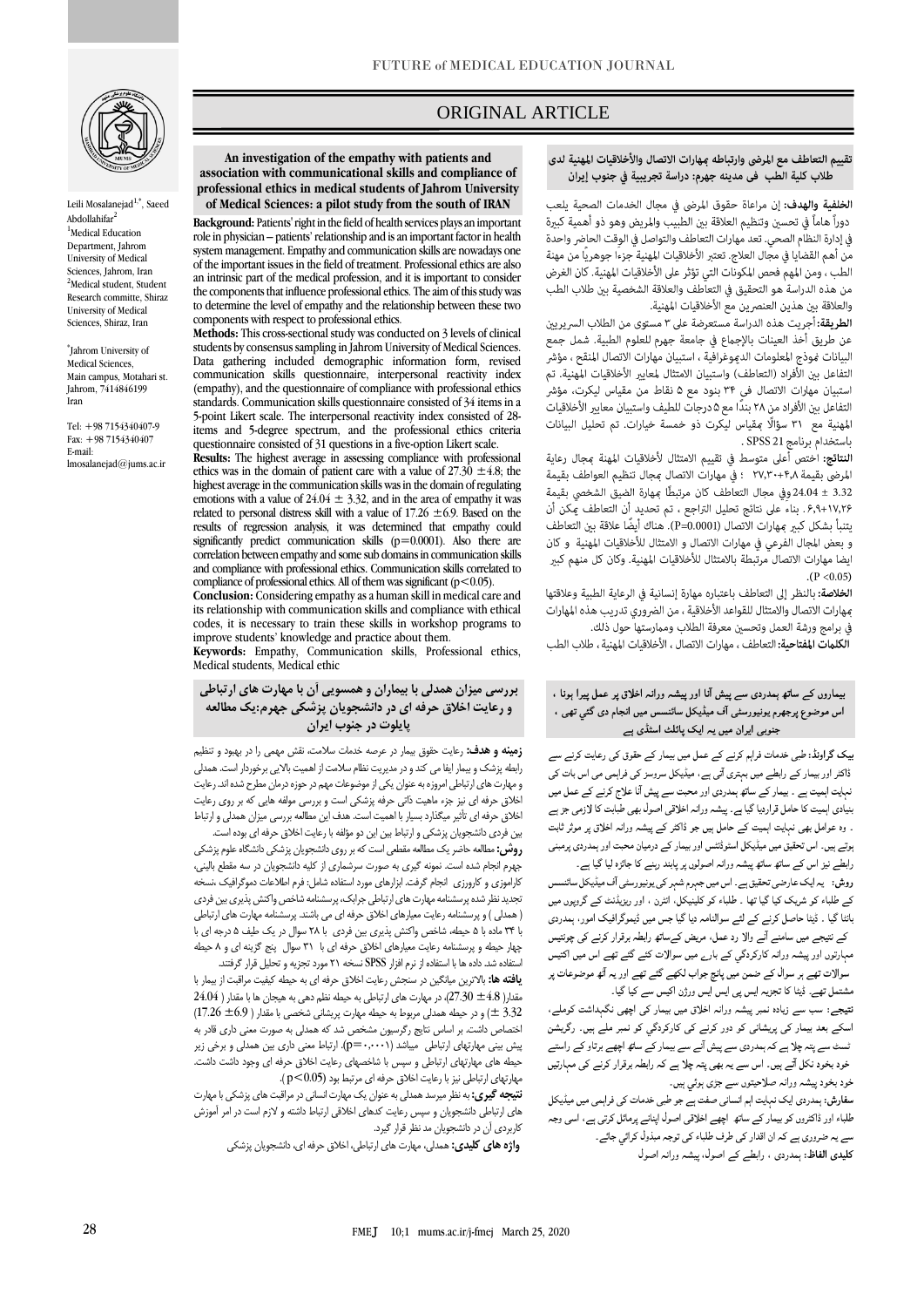## **INTRODUCTION**

Respecting the patient's rights in the field of health services plays an important role in improving the relationship between the physician and patient, and it is very important in the management of a health system. Given that one of the most basic principles of medicine and patient's rights is having an informed consent with their physician, empathy and communication skills are nowadays considered as one of the important issues in the field of treatment. Also, given the importance of understanding and focusing on education, evidence-based medicine in the growth of medical students, the importance of teaching methods that improve the communication between the patient and physician and as a result of community health promotion has been shown to increase their effectiveness (1,2)

Empathy has a long history and its origins date back to the late 19th century. The Latin word of 'empathy' derives from the German word 'einfuhlung' which means the perception of beauty, as well as the Greek word 'empatheia' which means understanding the factors beyond oneself (3).

It is the ability to be in others' shoes, and thus to better understand their feelings and experiences. Empathy consists of two parts: a cognitive part that is the ability to recognize the feelings and experiences of others and an emotional part, which is the division of emotions and experiences. The goal of empathy in medicine is mostly related to its cognitive part. According to studies, the level of communication skills in physicians has a direct effect on the patients' satisfaction and collaboration for complete treatment and follow-up of the doctor's orders and, ultimately, the final outcome of the treatment (4). The essence of empathic communication is to have a strong relationship with the patient, the accurate and thorough understanding of the patient's sense of illness and pain by the physician. Besides, it is an effective demonstration of this understanding to the patient, which makes the patient feel that his pain and problems are fully understood by the physician and are valuable to the physician and, as a result, the patient will be more cooperative with his doctor (5, 6). Nowadays in medical science, the physician's expression of sympathy with the patient is considered as a major component of medical interview. And many studies have shown that increasing the communication skills and empathy with the patient not only increases the chance of further treatment, but it improves the doctor's job satisfaction and reduces his work stresses (7-9). Good communication between doctor and patient is the foundation of good medical cares. Research shows that most of the medical diagnoses and treatment decisions are based on the information obtained from the interview.

The ability to communicate is a basic human skill and, like many skills, some people have more intrinsic talent to communicate more effectively than others, but skills can and must progress. A review of communication skills training studies for medical students and doctors has shown that this training has been successful in establishing communication. The purpose of communication is to exchange information, create common understanding, bring trust, and reach a common decision. Physicians need to learn basic skills such As physician-patient interpersonal skills such as greeting, active listening, empathy, respect, interest, humility, tolerance, secrecy, information gathering, patient tolerance, secrecy, information gathering, patient information and education, as well as advanced communication skills (10,11).

Professional ethics is a set of principles and standards that defines the behavior of individuals and groups and is a rational thinking process aiming to determine which values in an organization are to be preserved and disseminated (7,8). On the other hand, it is a set of active and reactive behaviors to provide the most desirable social relationships possible for their members in carrying out their professional and occupational tasks. Likewise, it is a kind of moral commitment and work with conscientious individuals (6). Also it will develop the primary health care and patientcentered care. Communication skills are a main component of approach to care (12).

Professional ethics is a thoughtful and rational thinking process for the preservation and dissemination of professional values in order to provide the best status for the realization of the rights of the right-holders in a suitable social relationship (13,14).

In a study by Khodabakhsh et al. aiming at investigating the relationship between amnesty and empathy in medical and nursing students, the results showed that amnesty plays an important role in empathy and insights on the quality of the relationship between the doctor, nurse and patient (15).

Moreover, in the study of Mir Haghjo et al., which examined the communication skills of the patient and its related factors in nursing students, the results showed that communication skills of students are in a moderate to good level. With regard to the relationship between communication skill trainings and mastery over them and also the positive correlation of age with communication skills in this study, communication skill trainings seem to be beneficial in upgrading these skills preferably at the time of entering the university (16).

In a study investigating the communication skills of dental professionals and their effects on patients' satisfaction in Mashhad University of Medical Sciences, the results showed that communication skills were an integral part of the physicians' clinical skills. Using the correct verbal and nonverbal communication skills such as patient respect, attention to and empathy with the patient, asking open questions, listening actively and using intelligible words for patients, they can increase the effectiveness of the medical interview and treatment process, as well as the level of satisfaction in patients (17).

Compliance with professional ethics is an essential part of the medical profession. The mission of this statement is to provide health, care, treatment, and rehabilitation services at the highest standards of care for the maintenance and promotion of community health (18).

Compliance with professional ethics in the organization is necessary to prevent conflict in the society and, on the other hand, to ensure long-term interests by making rational decisions. What should be taken into consideration in the face of professional ethics is that professional ethics consists of individual ethics and job ethics at the first step, and then as a legal entity at the organizational level (14).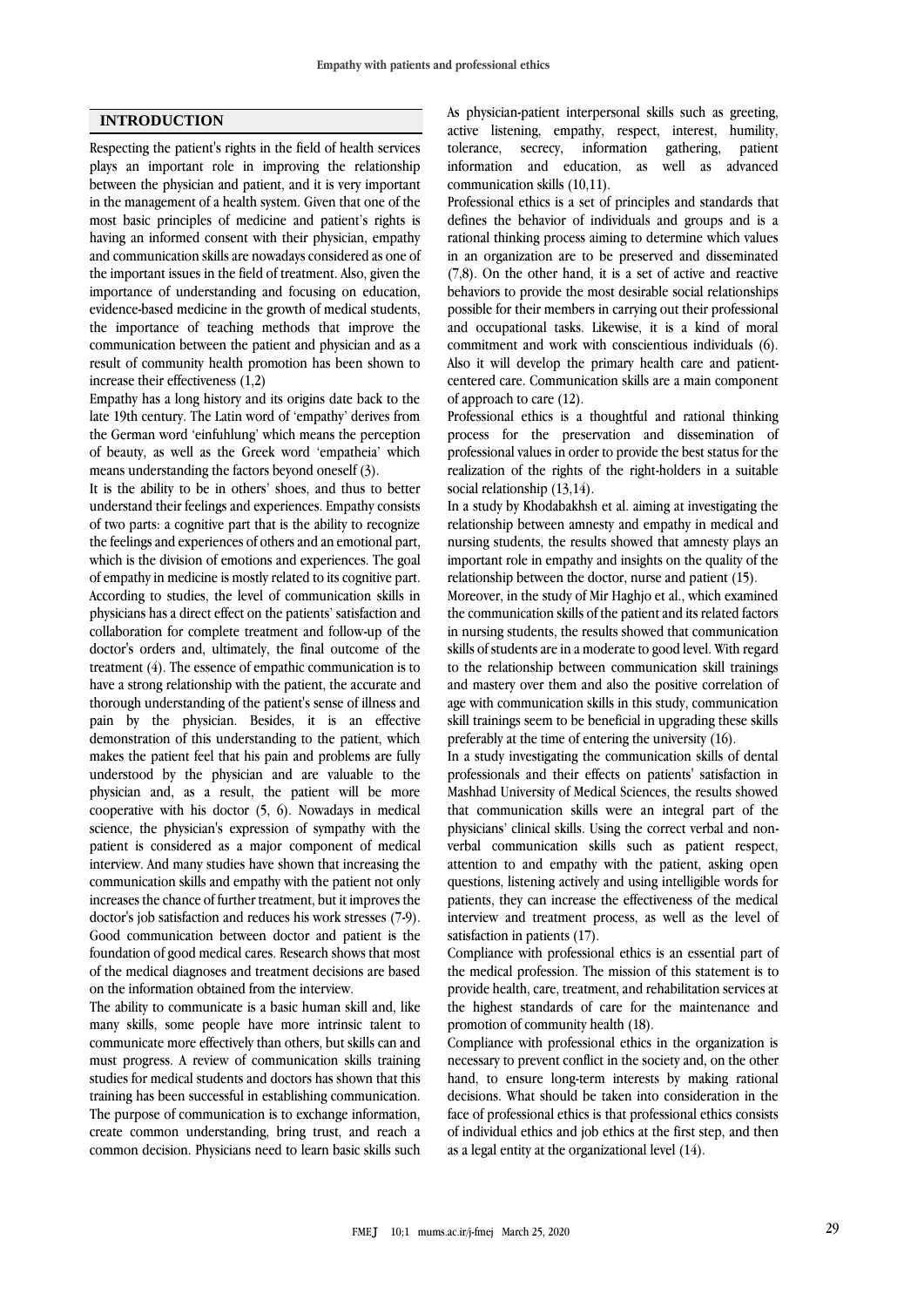Considering the importance of compliance with professional ethics, the goal of the present study is to investigate the predictive effects of empathy on professional ethics. This topic, in addition to the impact of empathy on communication skills, is one of the important topics discussed in this paper.

Also empathy and communication are considered very important issues in medicine, which increase the patients' satisfaction and better diagnosis and treatment of disorders. Providing an appropriate interpersonal relationship between the physician and patient is one of the important goals of communication. Our goal is to determine the relationship between empathy and communication skills as an important issue in medical skills. Also compliance of ethical codes and related factors is an important issue in medicine. Considering the fact that no study has been done on both components so far, and also relation with this component and compliance of ethic codes, this study aimed to investigate the coherence of patient empathy with communication skills in medical students of Jahrom.

## **METHODS**

This cross-sectional study was conducted on medical students of Jahrom University of Medical Sciences. Sampling was done by census sampling from all medical students in three educational areas of students during Internship. All students in clinical stages who were willing to participate in the study were included in study. The exclusive criterion was the failure to complete the questionnaire correctly. The tools used in this study included a demographic information form (age, gender, field of study, term of education, native or nonnative), a revised communication skills questionnaire, an interpersonal reactivity index (empathy), and the questionnaire of compliance with professional ethics standards. In order to measure the students' communication skills, the revised version of the communication skills questionnaire developed by the students was used. The questionnaire has  $34$  items in a 5-point Likert scale (1 = never,  $5 =$  always). The scope of the questionnaire includes verbal and non-verbal message comprehension skills, excitement regulation skills, listening skills, insight skills in relation to the communication process, and timeliness. This questionnaire was normalized in Iranian population (19).

The interpersonal reactivity index of the 28-item questionnaire was used in a 5-degree spectrum to measure empathy. This instrument measures the four components of personal distractions, sympathetic attention, attainment of perspective, and imaginary empathy. The normalization and validation of this questionnaire were established with previous Iranian samples (20).

The professional ethics criteria questionnaire was used to assess compliance with professional ethics standards in the domains of accountability, patient respect, and quality of patient care from the viewpoint of medical students in this study. This questionnaire included 31 questions in a fiveoption Likert scale (Always, often, sometimes, rarely, never). At this scale, the score less than or equal to 62 was considered as an undesirable performance, the score 63 to 93 showed a relatively desirable performance, and the score 94 to 124 indicated a desirable performance. This questionnaire was normalized and used by Iranian researchers (21).

Descriptive statistics such as correlation coefficient, mean and standard deviation and regression coefficient was used to predict two variables on empathy. Finally, all data were analyzed using SPSS software version 21. Intervention performed in studies involving human participants were in accordance with the ethical committee of Jahrom University of Medical Sciences. Proposal extracted from the present study confirmed in ethical committee code number (IR.Jums.REC.1395.111).

## **RESULTS**

The results of the research showed that 71% of the participants were women and the rest were men. Thirty-five of these students were Intern, 40 were Extern, and 45 were students. Number of students in Internal ward (12), Pediatrics (21), Orthopedic (8), psychiatry (3), Urology (2), Surgery (15), Obstetric (15), Ophthalmology (3), ENT (4), Rehabilitation (4), Emergency and Screen (8), Anesthesia (3), Skin (2) reported that most students have a moderate degree of communication with 50 (62.5%). The students' communication skills based on skill level were average level 50(62.5 %).

The results of Table 1 showed that paying attention to empathy with a mean of 15. 86 and imaginary empathy with an average of 13.15 have the highest level of empathy index. Although the average of the domains is generally low (Table 1). The Relationship between communication skills and empathy dimensions was statistically significant with correlation coefficient ( $p=0.001$ ).

The results of table 2 showed that compliance with professional ethics has a percentage of the index in the majority of students with high mean values.

The Relationship between Communication Skills and Compliance with Professional Ethics in Students with correlation coefficient showed that only relationship

| Table 1. Average score of empathy areas in students |       |                |                |                           |  |  |  |
|-----------------------------------------------------|-------|----------------|----------------|---------------------------|--|--|--|
| <b>Indicator</b>                                    | Mean  | <b>Minimum</b> | <b>Maximum</b> | <b>Standard deviation</b> |  |  |  |
| Personality distress                                | 14.68 | 12             | 24             | 6.04                      |  |  |  |
| Attention to empathy                                | 15.86 | 20             | 28             | 5.4                       |  |  |  |
| Attaining a viewpoint                               | 13.52 | ∍              | 24             | 4.39                      |  |  |  |
| Imaginary empathy                                   | 15.13 |                | 28             | 5.99                      |  |  |  |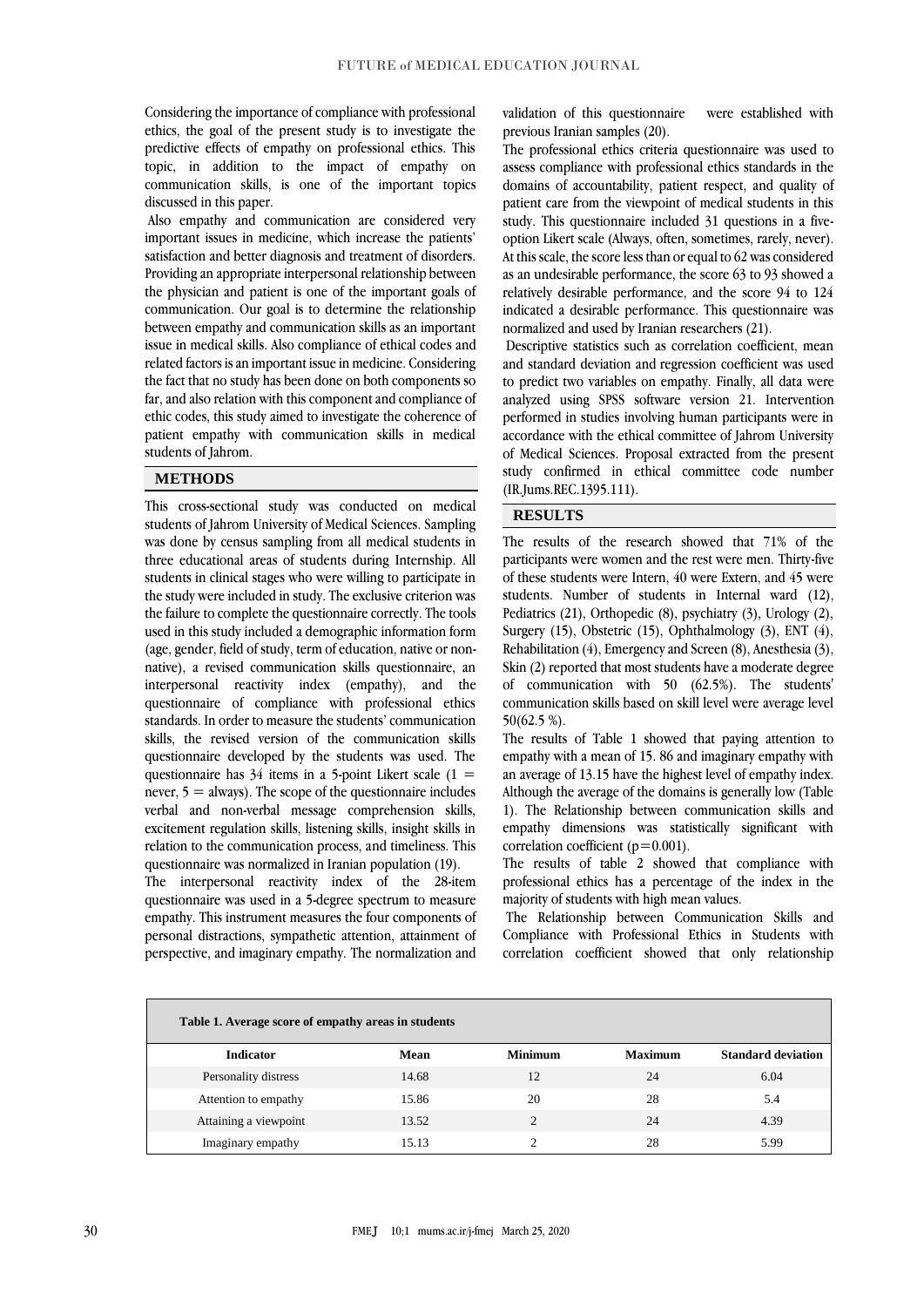| Table 2. Average of compliance with professional ethics in students |       |                           |                             |                |
|---------------------------------------------------------------------|-------|---------------------------|-----------------------------|----------------|
| <b>Indicator</b>                                                    | Mean  | <b>Standard deviation</b> | <b>Minimum</b>              | <b>Maximum</b> |
| Patient Right's Anxiety (1 question)                                | 58.64 | 12.98                     | 19                          | 80             |
| Respect for the team (2 questions)                                  | 7.47  | 1.6                       | $\overline{c}$              | 10             |
| Patient education (3 questions)                                     | 14.56 | 3.34                      | $\overline{4}$              | 20             |
| Sense of Duty (4 questions)                                         | 17.2  | 3.86                      |                             | 20             |
| Conflict management (3 questions)                                   | 11.85 | 2.47                      | 5                           | 15             |
| Commitment to secrecy (2 questions)                                 | 19.92 | 3.81                      | 9                           | 25             |
| Commitment to patient (2 questions)                                 | 7.32  | 1.3                       | $\mathcal{D}_{\mathcal{A}}$ | 10             |
| Improving Quality of Care (6 questions)                             | 27.30 | 4.88                      | 15                          | 35             |

**Table 3. The relationship between empathy and professional ethics from correlation coefficient**

| compliance with<br><b>Professional</b><br><b>Ethics</b><br><b>Empathy</b> |              | rights<br>Respect for<br>patient's | education<br>Patient | team<br>dhe<br>$\mathbf{c}$<br>treatment<br>Respect | of Duty<br>Sense | management<br>Conflict | Commitment to<br>secrecy | Commitment,<br>justice | Care<br>questions)<br>Improving<br>$\tilde{\mathbf{a}}$<br>Quality<br>ی |
|---------------------------------------------------------------------------|--------------|------------------------------------|----------------------|-----------------------------------------------------|------------------|------------------------|--------------------------|------------------------|-------------------------------------------------------------------------|
| Personality distress                                                      | $\mathbb{R}$ | 0.06                               | 0.27                 | 0.25                                                | 0.13             | 34                     | 0.17                     | 0.15                   | 0.16                                                                    |
|                                                                           | P            | 0.58                               | $0.01*$              | $0.02^*$                                            | 0.22             | $0.02^*$               | 0.11                     | 0.15                   | 0.23                                                                    |
| Attention to empathy                                                      | $\bf{R}$     | 0.07                               | 0.25                 | 0.30                                                | 0.09             | 0.08                   | 0.14                     | 0.37                   | 0.21                                                                    |
|                                                                           | P            | 0.45                               | 0.005                | $0.001*$                                            | 0.31             | 0.35                   | 0.11                     | 0.11                   | 0.11                                                                    |
| Attaining a viewpoint                                                     | R            | 0.61                               | 120                  | 0.20                                                | 0.05             | 0.56                   | 0.72                     | 0.91                   | 0.73                                                                    |
|                                                                           | $\mathbf{P}$ | 0.53                               | 0.20                 | $0.03*$                                             | 0.11             | 0.11                   | 0.11                     | 0.11                   | 0.11                                                                    |
| Imaginary empathy                                                         | $\bf{R}$     | 0.04                               | 0.20                 | 0.23                                                | 0.05             | 0.52                   | 0.03                     | 0.97                   | 0.59                                                                    |
|                                                                           | $\mathbf{P}$ | 0.62                               | $0.03*$              | $0.01*$                                             | 0.56             | 0.40                   | 0.68                     | 0.11                   | 0.11                                                                    |
| *P is significant                                                         |              |                                    |                      |                                                     |                  |                        |                          |                        |                                                                         |

between communication skills and respect for the team  $(p=0.004)$  and respect to the patient  $(p=0.03)$  was statistically significant. Therefore, the higher the communication skills, the better the team performs in respect to the team and patients.

The results showed that there is a meaningful relationship between the empathy index and compliance with professional ethics. There is a significant relationship between imaginary empathy, training the patient and respect for the treatment team, and attaining a vision and respect for the treatment team, attention to empathy and respect for the treatment team, and ultimately, personality distress and training the patient, and respect for the team of treatment and conflict management (Table 3).

Regression results in the prediction of research variables indicated that empathy with values of 0.02% can predict the variance of ethical codes ( $r2 = 0.02$ ). According to the results, empathy predicts 0.03 variance of moral behavior changes and with respect to the meaningfulness of values in the table it can be stated that the explanatory model is significant in predicting variance (Table 4).

The results of empathy prediction on communication skills showed that empathy has the power of predicting communication skills ( $r2 = 010$ ) and other results suggest a significant difference in empathy between communication skills and based on the beta values, it can predict 0.32 of interpersonal communication skills (Table 5).

#### **DISCUSSION**

In present study the most students had a moderate degree of communication. Research from Tehran University of medical sciences showed that educational experience of students improves their communication performance (22).

Another evidence showed that communication skills in Iranian students was moderate (23,24).

Resent results showed that paying attention to empathy and imaginary empathy have the highest level of empathy index. Although the average of the domains is generally low. Also results showed that the higher the communication skills, the better the team performs in respect to the team and patients. Some research showed that the communication skills of students can be improved by strengthening their moral intelligence. This research confirmed our results about relation between two variables (25,26).

In recent study, results indicated the positive relation between empathy and compliance with professional ethics. The results confirmed by another research about empathy have declined during medical school and this problem may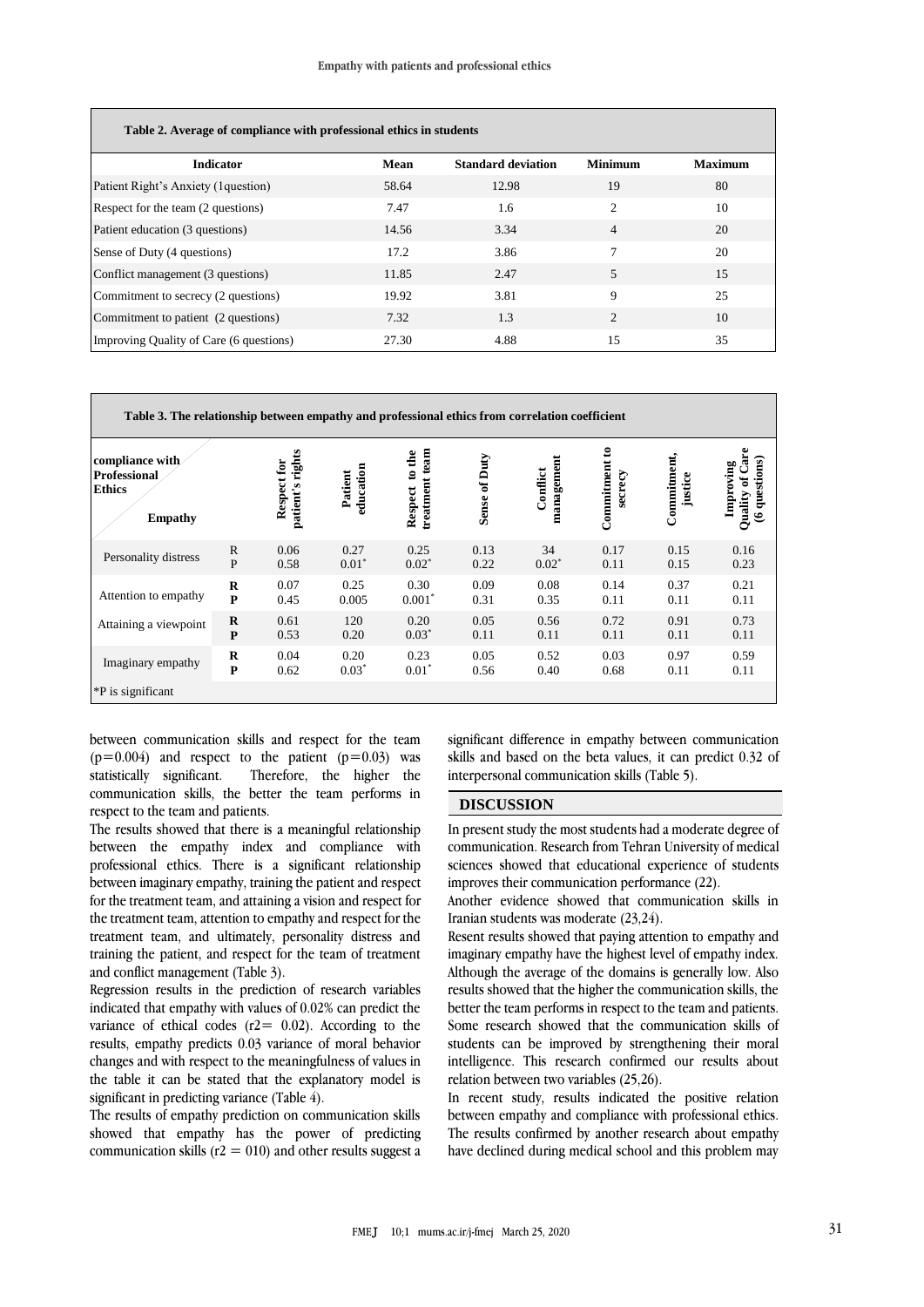| Table 4. Regression test to predict of empathy to ethical performance |                           |                                    |              |                                            |        |        |  |  |
|-----------------------------------------------------------------------|---------------------------|------------------------------------|--------------|--------------------------------------------|--------|--------|--|--|
| Model                                                                 |                           | <b>Unstandardized Coefficients</b> |              | <b>Standardized</b><br><b>Coefficients</b> |        | Sig.   |  |  |
|                                                                       |                           | B                                  | <b>B</b> eta |                                            |        |        |  |  |
|                                                                       | (Constant)                | 141.713                            | 8.129        |                                            | 17.432 | 0.0001 |  |  |
|                                                                       | Empathy                   | 0.241                              | 0.122        | 0.181                                      | 1.968  | 0.051  |  |  |
| a.                                                                    | Dependent Variable: ethic |                                    |              |                                            |        |        |  |  |

| Table 5. Regression test to predict of empathy to interpersonal relationship |            |        |                                    |                                                 |        |        |  |  |
|------------------------------------------------------------------------------|------------|--------|------------------------------------|-------------------------------------------------|--------|--------|--|--|
| Model                                                                        |            |        | <b>Unstandardized Coefficients</b> | <b>Standardized</b><br><b>Coefficients Beta</b> |        | Sig.   |  |  |
|                                                                              |            | B      | Std. Error                         |                                                 |        |        |  |  |
|                                                                              | (Constant) | 50.018 | 4.493                              |                                                 | 11.131 | 0.0001 |  |  |
|                                                                              | Empathy    | 0.248  | 0.068                              | 0.325                                           | 3.667  | 0.0001 |  |  |
| a. Dependent Variable: interpersonal                                         |            |        |                                    |                                                 |        |        |  |  |

compromise striving toward professionalism (27).

In a study by Khodabakhsh et al. with the aim of investigating the relationship between amnesty and empathy in medical and nursing students, results showed that amnesty played an important role in empathy and was an insight into the quality of the relationship between doctor, nurse and patient (21). In our study**,** the most students have a moderate degree of communication. These results were confirmed by other researcher.

In a study which examined the communication skills of the patient and its related factors in nursing students, the results showed that communication skills of students are at a moderate to good level. The same results were also acquired in recent study (28).

In the present study, the relationship between empathy skills and communication skills in medical students was significant and empathy could predict communication skills in these students. The research conducted by Vogel D, Meyer, Harendza showed that there was a positive relationship between empathy and communication in students. Meanwhile, women had more empathy than men and there was a significant relationship between non-verbal communication and empathy. Men used open questions at the start of a communication, while women had better verbal communications (29).

In another study, it was shown that the relationship between non-verbal communication and body orientation was positive with sympathy. In this study, women had more empathy than men (26).

In the present study, the level of empathy was low, and among the indicators, imaginary empathy and empathy attention were of greater value. The study also showed that the level of empathy in different groups of graduated students and current students was low (30)

In recent study empathy predicted compliance with professional ethics. Some research showed that lower empathy scores in medical students relate to lower professionalism scores in medical students, residents, and faculty (31).

Some research confirmed that reductions of empathy in medical students are due to burnout. Also compassion, and humanitarian attitudes may be students' responses to stressors within the learning environment. These factors decrease empathy in medical students (32,33). However, another research stated a very weak decline in mean ratings of empathy in medical school (34).

Limitation of this study is that the sampling was from one university. It is needed to develop this method to another university and extend this method by other researchers.

Considering empathy as a human skill in medical care and its relationship with communication skills and compliance with ethical codes, also correlation between communication skills and compliance with professional ethic, it is necessary to develop students' knowledge by necessary workshops and improve these skills in students' practices.

### **Ethical considerations**

Ethical issues (Including plagiarism, informed consent, misconduct, data fabrication and/or falsification, double publication and/or submission, redundancy, etc.) have been completely observed by the authors.

## **ACKNOWLEDGEMENT**

We appreciate all students participating in this study. Also we thank Jahrom University of Medical Sciences for financial support.

**Financial Support:** This study was funded by Jahrom University of Medical Sciences.

**Conflict of interest**: None to be declare.